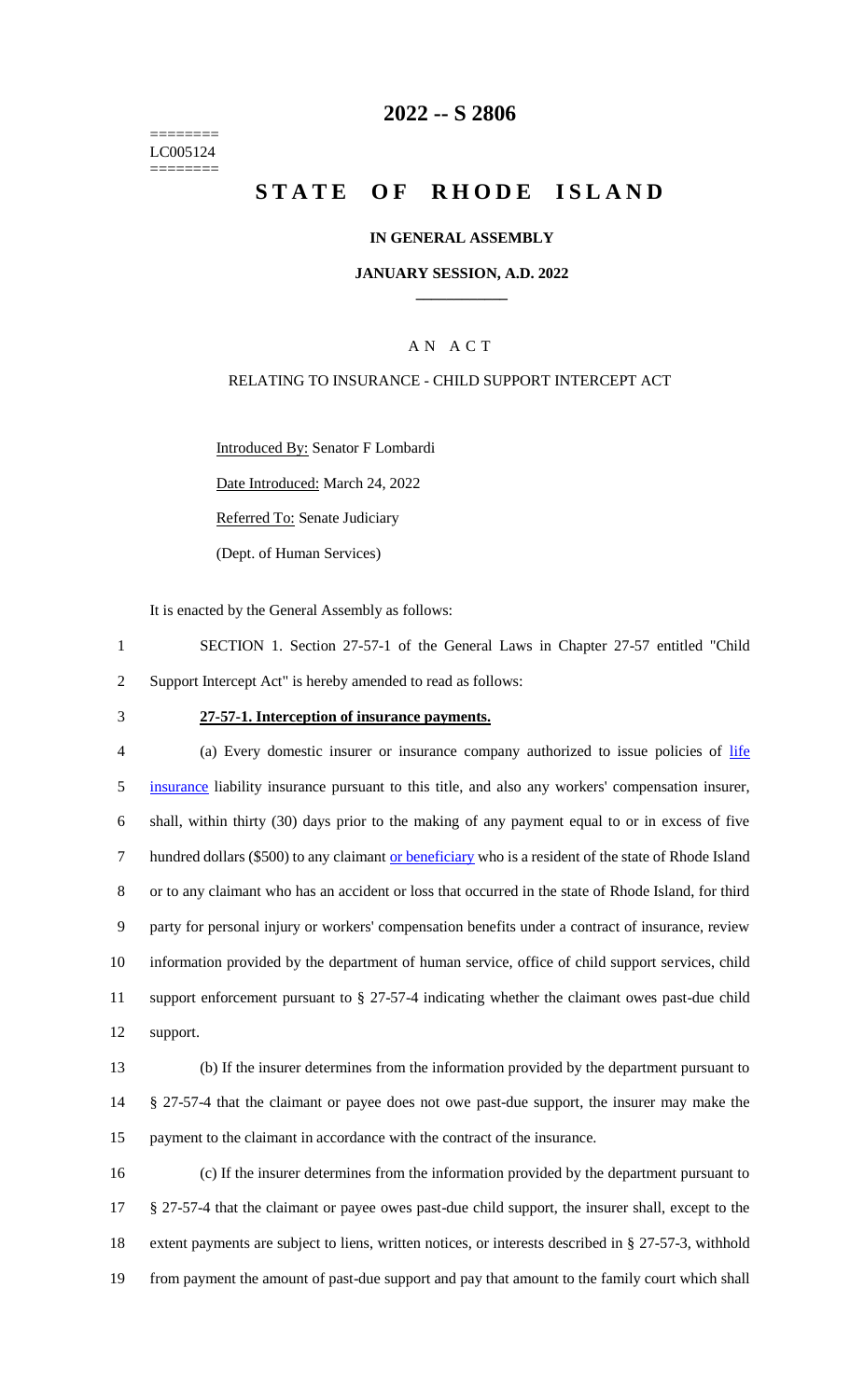credit the person's child support obligation account for the amount so paid, and the insurer shall pay the balance to the claimant or other person entitled to it. The insurer or insurance company shall provide written notice to the claimant and his or her attorney, if any, and notice by e-mail or other electronic means, to the department of the payment to the family court. The payment shall be deposited in the registry of the family court for a period of forty-five (45) days, or if an application for review has been filed pursuant to subsection (d), until further order of the court. The notice shall reflect the date, name, social security number, case number, and amount of the payment. Any insurer or insurance company, its directors, agents, and employees and central reporting organizations and their respective employees, authorized by an insurer to act on its behalf, who release information in accordance with the provisions of this chapter, or who withhold amounts from payment based upon the latest information supplied by the department pursuant to § 27-57-4 and makes disbursements in accordance with § 27-57-3, shall be in compliance and shall be immune from any liability to the claimant, payee lienholder, payee who provided written notice, or security interest holder for taking that action.

 (d) Any claimant aggrieved by any action taken under this section may within thirty (30) days of the making of the notice to the claimant in subsection (c) of this section, seek judicial review in the family court, which may in its discretion, issue a temporary order prohibiting the disbursement of funds under this section, pending final adjudication.

19 [See § 12-1-15 of the General Laws.]

SECTION 2. This act shall take effect upon passage.

======== LC005124 ========